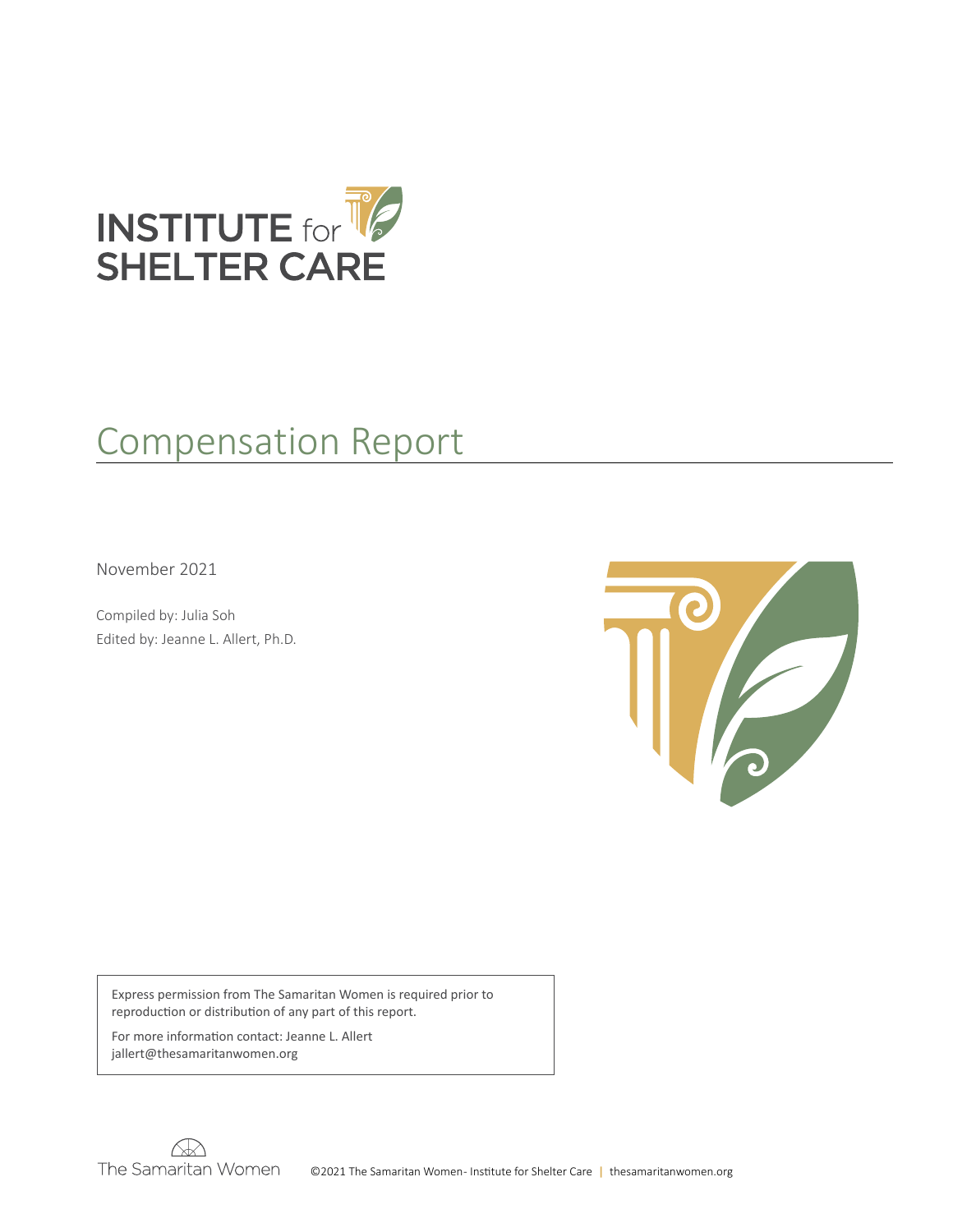

# Table of Contents

| OPERATING BUDGETS BY LOCATION  4 |
|----------------------------------|
|                                  |
|                                  |
|                                  |
|                                  |
|                                  |
|                                  |
|                                  |
|                                  |
|                                  |
|                                  |
|                                  |
|                                  |
|                                  |
|                                  |
|                                  |
|                                  |
|                                  |
|                                  |
|                                  |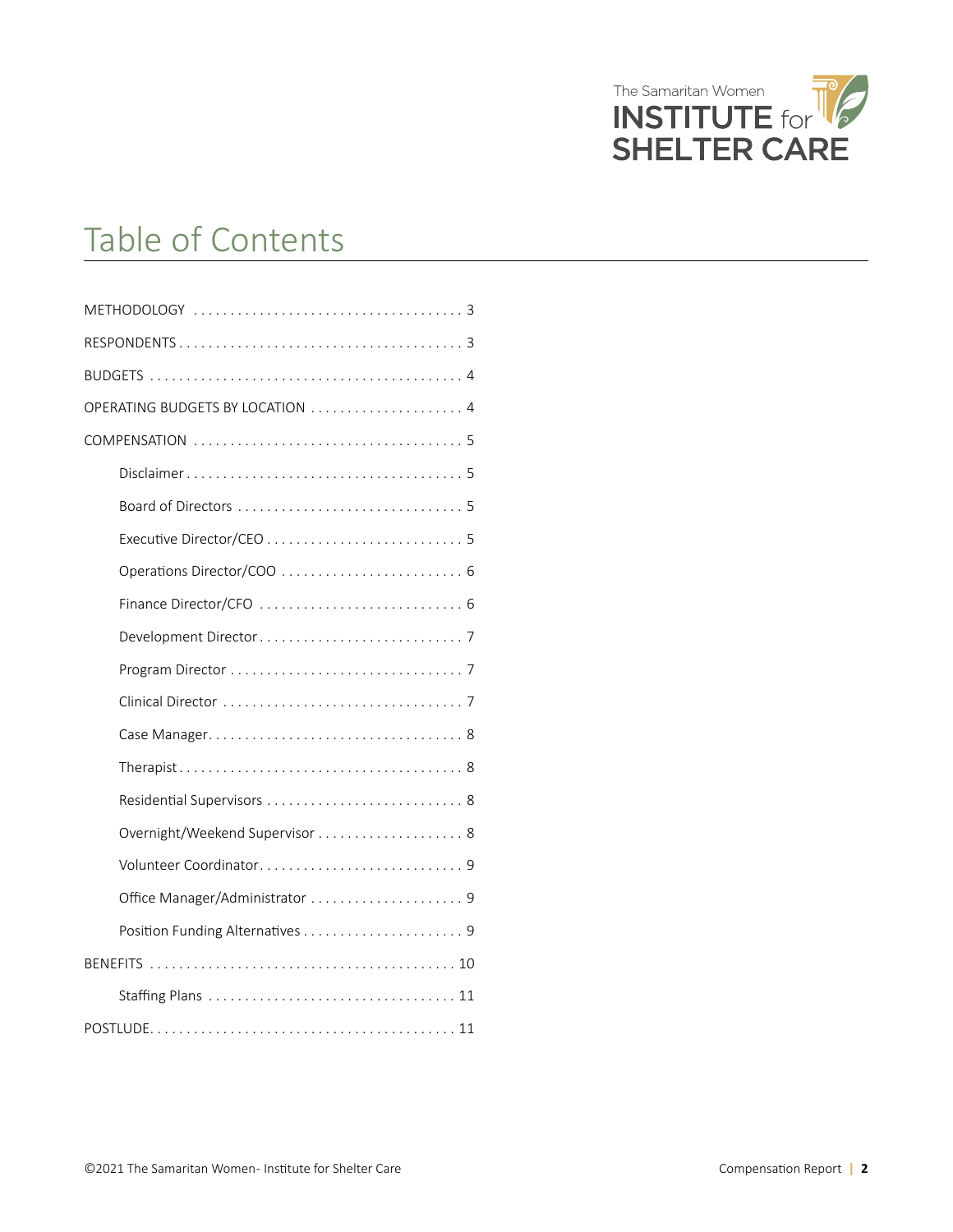# <span id="page-2-0"></span>METHODOLOGY

An email invitation to participate was sent to 213 agencies nationwide that were identified as providing residential care to survivors of sexual exploitation/domestic human trafficking. Thirty-four responses were received of which one response was omitted from the analysis based on incomplete responses. This sample of thirty-three responses therefore reflects 15 percent of the trafficking shelter agency population in the United States, according to the Institute for Shelter Care's national landscape map.

## RESPONDENTS

The majority of those who responded to the survey (64%) were the Executive Directors of their agencies. The types of agencies in this sample include:

- 12% Emergency Shelter (24-72 hours)
- 21% Stabilization Program (between 30-90 days)
- 82% Restorative Program (12-month program or more)
- 30% Graduate/Independent Housing (6 months to 2 years)

It is important to note that several agencies  $(N=11)$  operate more than one type of program and were invited to respond reflecting all of their program areas; therefore, the total number of responses (above) exceeds 100 percent. In terms of service population, 21 percent of respondents are minor-serving organizations; 85 percent serve adults and 26 percent serve adults with child(ren).

Twenty-one states are represented in this sample as noted in the following distribution.

| AL — 1   | $L - 2$  | $MA-1$ | $OH-1$   | $RI - 1$ | $WA - 1$ |
|----------|----------|--------|----------|----------|----------|
| $CA-1$   | $IA-1$   | $MO-1$ | $OK - 2$ | $SD-1$   |          |
| $FI - 1$ | $KS - 3$ | $NE-1$ | $OR-1$   | $TN-1$   |          |
| $GA-2$   | $LA-1$   | $NV-1$ | $PA - 2$ | $TX - 6$ |          |

 $7.13 - 9.85$ Years of Direct Service

Based on their shelter's specific location, 15 percent of these shelters are located in the inner city, 21 percent in urban settings, 38 percent suburban, and 26 percent in rural settings. None of the respondents reported from remote locations. The average number of years these agencies have been in direct service with survivors is 9.85 years with the youngest agency at 1 year and the most mature agency at 45 years of direct service. Two agencies reported in excess of 40 years in direct service. Excluding those two outliers, the average number of years in service in this sample is 7.13.

 $8.5 - 10.5$ Average Number of Beds Per Agency

The total number of beds provided by these thirty-three agencies is 356. The lowest bed count for a program is 4 and the highest is 50, with the average agency capacity at 10.5 beds. Factoring out the two largest agencies (with 45+ beds each), the average bed count per agency is 8.5.



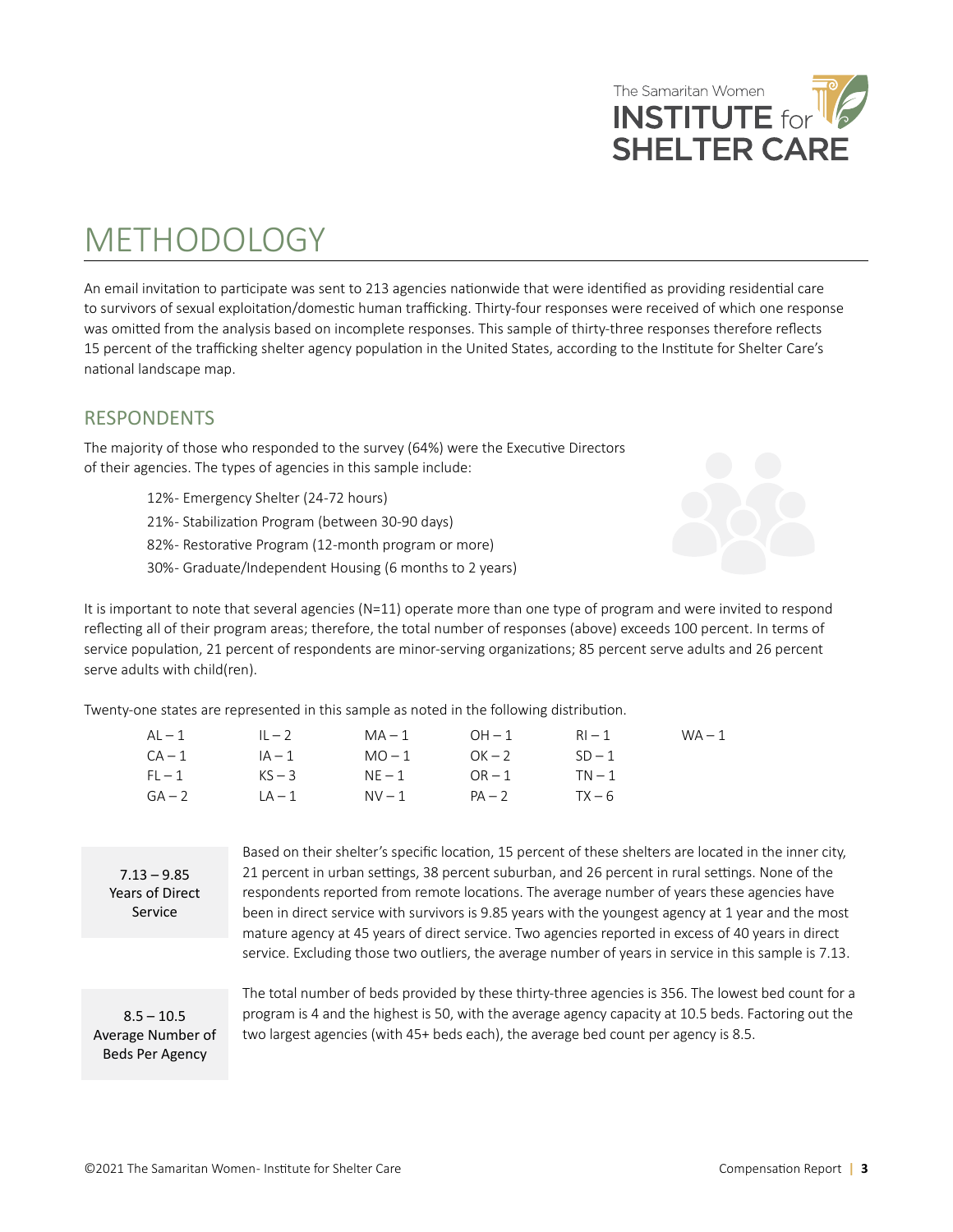

#### <span id="page-3-0"></span>BUDGETS

The following table offers a quick scan of the compensation studies previously published by the Institute for Shelter Care and the averages across each survey's dataset. It is interesting to note that the 2021 sample reflects an increase in overall bed count but shows a decrease in annual budget and in Executive Director compensation, compared to prior years. This could be due to a variety of factors, not the least of which, the social and economic disruptions of 2020-2021, which may have demanded that existing shelter programs do more with less.

| 2015 Survey<br>$(N=10)$ | $2016$ Survey <sup>1</sup><br>$(N=12)$ | 2017 Survey <sup>2</sup><br>$(N=42)$ | 2019 Survey<br>$(N=38)$ | 2021 Survey<br>$(N=33)$ |
|-------------------------|----------------------------------------|--------------------------------------|-------------------------|-------------------------|
|                         | 2.5                                    | 5.28                                 | 6.98                    | 9.85                    |
| \$418,331               | \$520,658                              | \$476,267                            | \$891,039               | \$793,622               |
|                         | 19.65%                                 | $-9.32%$                             | 46.55%                  | $-12.27%$               |
|                         |                                        | 6                                    | 8.5                     | 10.5                    |
|                         |                                        |                                      | 29.41%                  | 19.05%                  |
|                         | \$52,444                               | \$56,785                             | \$65,865                | \$63,793                |
|                         |                                        | 7.64%                                | 13.79%                  | $-3.25%$                |
|                         |                                        |                                      |                         |                         |

#### Summary of Compensation Reports

#### OPERATING BUDGETS BY LOCATION

2021 shelter budgets are broken down in the following chart by location type, including the single highest response, single lowest response, and the overall average for that subgroup.

#### Budgets by Location

|                | Number of<br>Respondents | High        | Average     | Low       |
|----------------|--------------------------|-------------|-------------|-----------|
| Inner City     |                          | \$663,000   | \$487,132   | \$250,000 |
| Number of Beds | $\overline{4}$           | 10          | 11          | 13        |
| Urban          | ⇁                        | \$4,100,000 | \$1,489,458 | \$214,000 |
| Number of Beds |                          | 23          | 17          |           |
| Suburban       |                          | \$1,100,000 | \$595,351   | \$160,000 |
| Number of Beds | 13                       | 14          |             | 4         |
| Rural          |                          | \$1,700,000 | \$744,333   | \$380,000 |
| Number of Beds | 9                        | 50          | 12          |           |

Within the Urban category (the category with the highest overall numbers for budget and bed count), this sample had three out of seven agencies that serve minors and three out of seven that serve adults with child(ren). The considerable increase in average annual budget for Urban, as contrasted to other locations may be attributed to cost of living, but also the fact that serving minors or adult+child populations often demands an overall higher cost of care.

1 https://instituteforsheltercare.org/project/finance-and-funding/

2 https://instituteforsheltercare.org/project/bi-annual-study-of-shelters-in-the-u-s/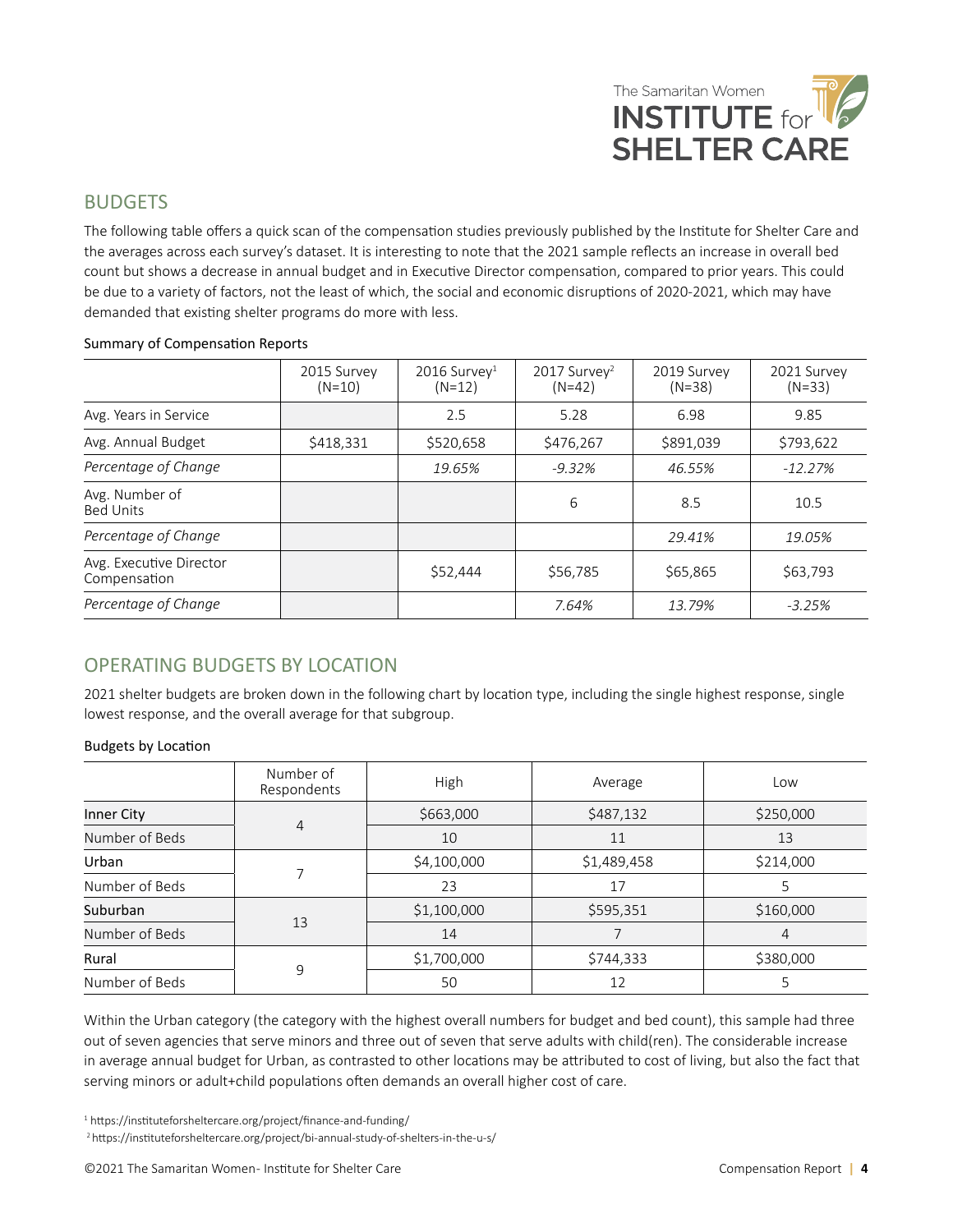

## <span id="page-4-0"></span>COMPENSATION

### Disclaimer

One of the challenges in this and prior studies is that in an emerging field, roles and titles are often not standardized. While we endeavored to describe each title to guide the survey respondents, there were many who offered write-in titles we did not cover, including:

- Communications Coordinator
- Communications Lead
- Community Liaison
- Community Program Director
- Community Services Coordinator
- Education Center Coordinator

• Grant Administrator • Holistic Recovery Coach • Housing Coordinator • Program Developer

- - Residential Coach
	- Workforce Development Coordinator

• Residential Care Coach

#### Board of Directors

All of the agencies except one reported that their Board of Directors are uncompensated volunteers. The single agency reporting compensation to its Board indicated the members are paid \$12,000/annually.

### Executive Director/CEO

The Executive Director is the chief leadership position within the organization. This individual is accountable for the organization's financial well-being, oversees legal and regulatory compliance, and often serves in a development capacity. The Executive Director is often the chief communicator of the organization and may be a member of its Board of Directors. It is not uncommon for the compensation of the Executive Director to be correlated with the annual operating budget of the organization. Defining an appropriate compensation for the Executive Director (and certain other leadership positions), however, is critically important. These figures are reported in the nonprofit's annual tax filing (Form 990) which is available to the public, and required to be disclosed by various ranking organizations, watchdog organizations, and many funders. State-level associations of nonprofits often conduct salary surveys and can provide additional guidelines for determining compensation.

The survey garnered responses on the Executive Directors' salaries for twenty-nine agencies. Six agencies have E.D.s as full-time salaried employees only partially compensated, and one agency has an uncompensated volunteer serving as E.D. Among the partially compensated, the average annual compensation was \$29,700, or less than half of those who are full-time salaried Executive Directors. The following table reflects only those responses that were for full-time salaried positions.

| Executive Director/CEO Annual Salary (N=24) |          |          |  |
|---------------------------------------------|----------|----------|--|
| High<br>Average<br>Low                      |          |          |  |
| \$125,000                                   | \$64,195 | \$43,000 |  |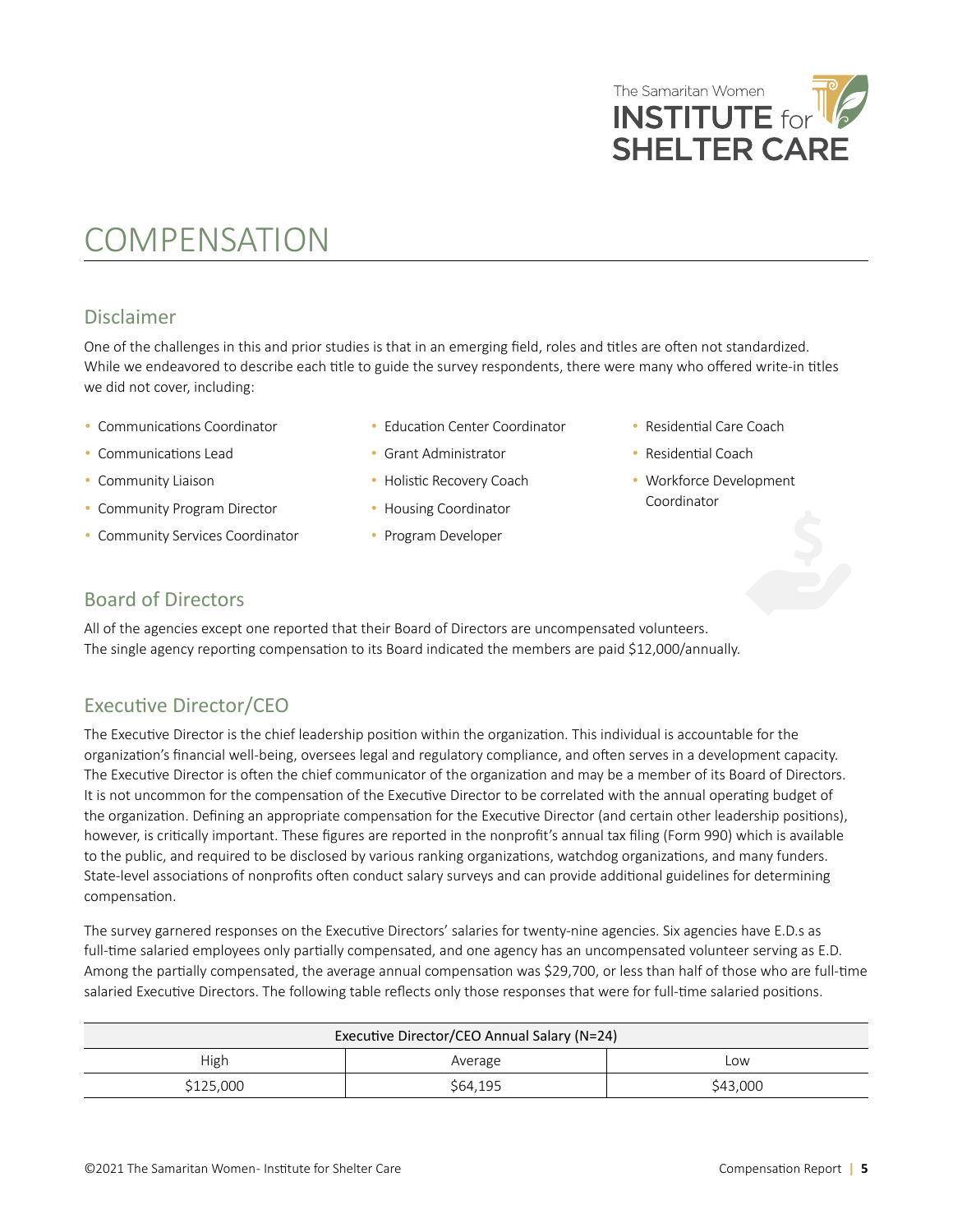

<span id="page-5-0"></span>As a frame of reference for these numbers, five states with varying costs of living were chosen and the average salary for each of these positions—or nearest equivalent—was determined. Information for these positions for each state was gleaned from Salary.com (2021). Please note that these averages can vary widely based on many factors such as city, education, and experience. Overall, however, the average for this sector falls notably below the averages for other nonprofit Executive Directors. According to the 2021 Nonprofit Compensation Report by Candid, the average salary for the Chief Executive of a nonprofit under \$500k annually is \$68,892.

| Executive Director/CEO Average Annual Salary – Comparatives |          |            |          |                |
|-------------------------------------------------------------|----------|------------|----------|----------------|
| Maryland                                                    | Texas    | California | Georgia  | North Carolina |
| \$80,684                                                    | \$76.842 | \$87.409   | \$75,000 | \$74.654       |

## Operations Director/COO

The Operations Director is largely responsible for the effective and efficient functioning of the organization and steward of its assets: property, people, security, policies, etc. Information about salaries for the Operations Director was provided by sixteen agencies. Two have COOs who work as contractors; one has a full-time salaried employee but only partially compensated; and one agency has an uncompensated volunteer in this role. Eleven agencies responded they do not have this position.

| Operations Director/COO Annual Salary (N=16) |          |          |  |  |
|----------------------------------------------|----------|----------|--|--|
| High<br>Average<br>Low                       |          |          |  |  |
| \$85,000                                     | \$56,736 | \$35,000 |  |  |

Using the same states and source for comparison (Salary.com), the following table suggests the compensation average for other nonprofit Operations Directors/COOs.

| Operations Director/COO Average Annual Salary - Comparatives |          |          |          |          |
|--------------------------------------------------------------|----------|----------|----------|----------|
| California<br>North Carolina<br>Marvland<br>Texas<br>Georgia |          |          |          |          |
| \$70,000                                                     | \$75,000 | \$78,600 | \$77,000 | \$63,000 |

## Finance Director/CFO

The Finance Director oversees the fiscal management and financial compliance of the agency.

Of the thirty-three responses, seven indicated they had full-time salaried Finance Directors/CFOs but only four reported salaries. Two CFOs work as contractors, one works part-time, and five CFOs work as uncompensated volunteers. Over half (17 agencies or 51%) responded that they do not have this position.

| Finance Director/CFO Annual Salary (N=4) |          |          |  |  |
|------------------------------------------|----------|----------|--|--|
| High<br>Average<br>Low                   |          |          |  |  |
| \$85,000                                 | \$59,500 | \$38,000 |  |  |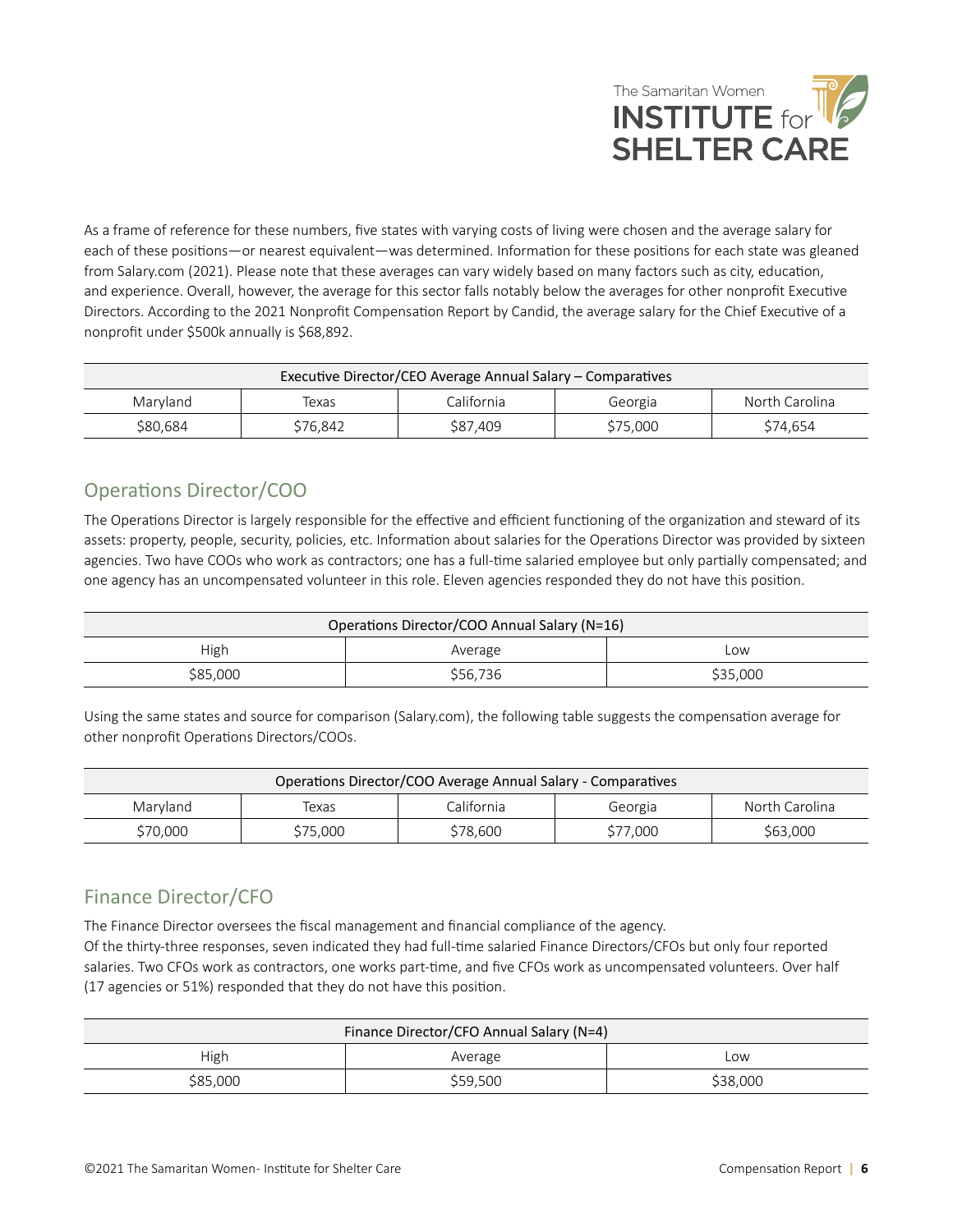

### <span id="page-6-0"></span>Development Director

The Development Director's primary role is to ensure sufficient charitable income to support the mission of the organization. Often this role includes donor and grants management and may include public communications. There are nine Development Directors with full-time salaries; two who work part-time; and three who work as uncompensated volunteers. Sixteen agencies responded they do not have this position.

| Development Director Annual Salary (N=9) |          |          |  |  |
|------------------------------------------|----------|----------|--|--|
| High<br>Low<br>Average                   |          |          |  |  |
| \$85,000                                 | \$53,844 | \$32,000 |  |  |

#### Program Director

The Program Director is responsible for the implementation of the residential program's services to clients, measuring the efficacy of those services, and overseeing subordinate supervisory staff. This survey garnered the data on sixteen Program Directors' salaries, with one agency reporting a full-time but partially compensated position and four who have part-time Program Directors. Eleven agencies responded that they do not have this position.

| Program Director Annual Salary (N=16) |          |          |  |
|---------------------------------------|----------|----------|--|
| High<br>Average<br>Low                |          |          |  |
| \$88,200                              | \$52,577 | \$32,000 |  |

## Clinical Director

The Clinical Director is the person responsible for overseeing the mental health services of the residents and may lead the Care Team that facilitates case management and assesses residents' progress. There were seven agencies that responded with Clinical Director salaries. One agency has a full-time Clinical Director only partially compensated; three agencies have contractors; another three agencies have part-time Clinical Directors; and eighteen agencies responded that they do not have this position.

| Clinical Director Annual Salary (N=7) |          |          |  |  |
|---------------------------------------|----------|----------|--|--|
| High<br>Average<br>Low                |          |          |  |  |
| \$72,500                              | \$58,071 | \$43,000 |  |  |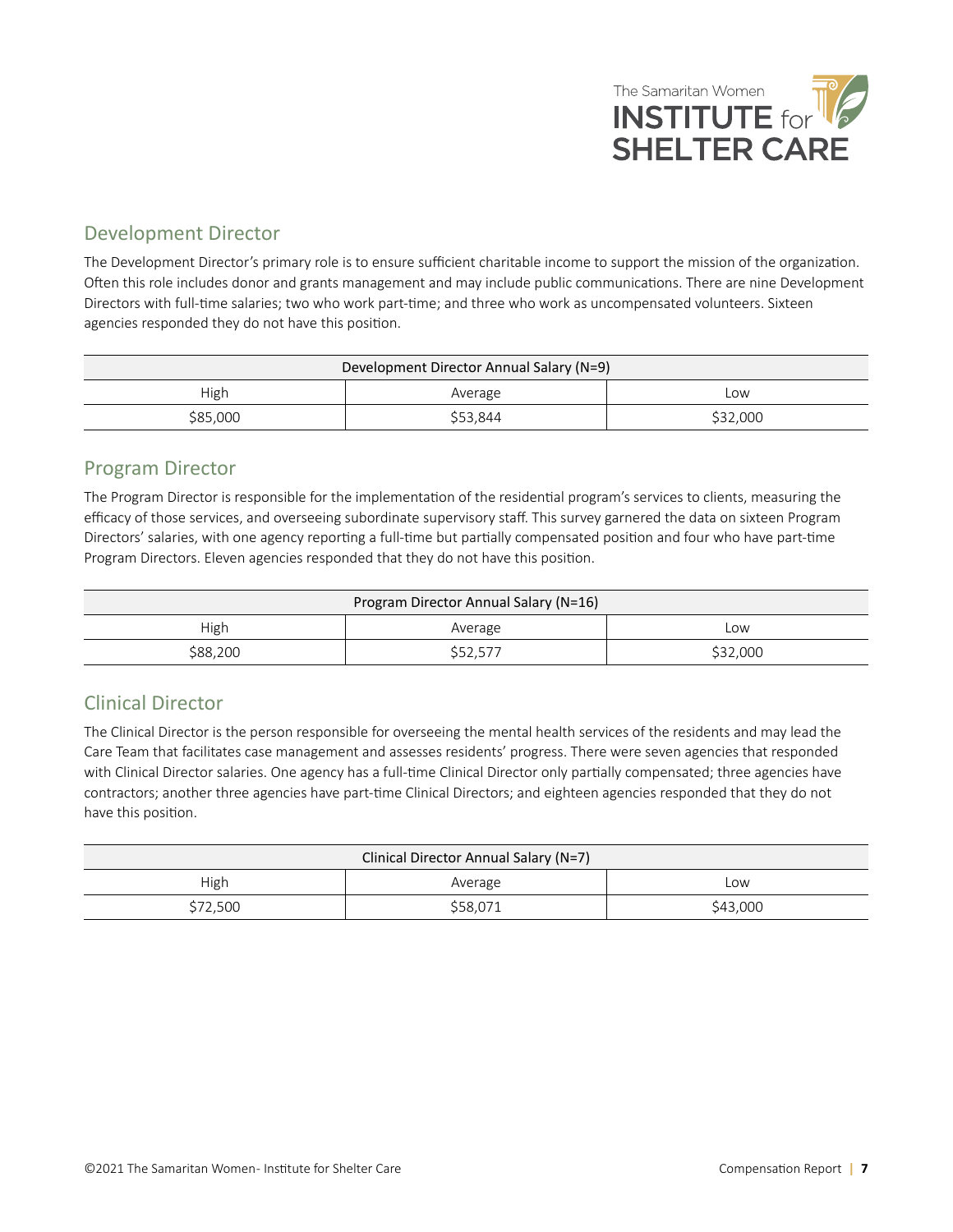

### <span id="page-7-0"></span>Case Manager

The responsibilities of the Case Manager vary based on the size and capacity of the shelter. In general, the Case Manager is the person responsible for brokering community-based services for the shelter's residents. Twenty-one responses reported full-time salaries. Three agencies have full-time Case Managers who are only partially compensated; one agency has a contractor; six agencies have part-time Case Managers; and only one agency responded they do not have this position.

| Case Manager Annual Salary (N=21) |          |          |
|-----------------------------------|----------|----------|
| High                              | Average  | LOW      |
| \$60,000                          | \$38,834 | \$26,000 |

#### Therapist

The Therapist is the person trained (and often credentialed) to provide individual mental health counseling to the shelter's residents. The majority of shelter agencies in this sample do not have this position as regular full-time staff. Only four agencies reported staff salaries, whereas ten agencies reported using contractors; four have part-time Therapists; four have uncompensated volunteers as Therapists; and nine agencies responded that they do not have this position.

| Therapist Annual Salary (N=4) |          |          |
|-------------------------------|----------|----------|
| High                          | Average  | Low      |
| \$56,500                      | \$49,625 | \$40,000 |

### Residential Supervisors

The Residential Supervisor is responsible for the day-to-day supervision and activities in the shelter home. Thirteen agencies reported full-time salaries. Two agencies in this sample have Residential Supervisors that are full-time but partially compensated; one agency has a contractor; nine agencies have part-time staff, one agency with an uncompensated volunteer as Residential Supervisor, and three agencies stated they do not have this position.

| Residential Supervisor Annual Salary (N=13) |          |          |
|---------------------------------------------|----------|----------|
| High                                        | Average  | Low      |
| \$72,500                                    | \$44,106 | \$28,000 |

## Overnight/Weekend Supervisor

The Overnight/Weekend Supervisor is responsible for overnight/weekend supervision and activities within the shelter home. Here the survey noted a considerable shift in staffing. Only three Overnight/Weekend Supervisors' salaries were reported. Two agencies reported using contractors; thirteen reported having part-time staff; one agency fills the role with volunteers. Nearly half of all respondents – fourteen agencies—reported that they do not have this position.

| Overnight/Weekend Annual Salary (N=3) |          |          |
|---------------------------------------|----------|----------|
| High                                  | Average  | Low      |
| \$30,000                              | \$26,500 | \$24,500 |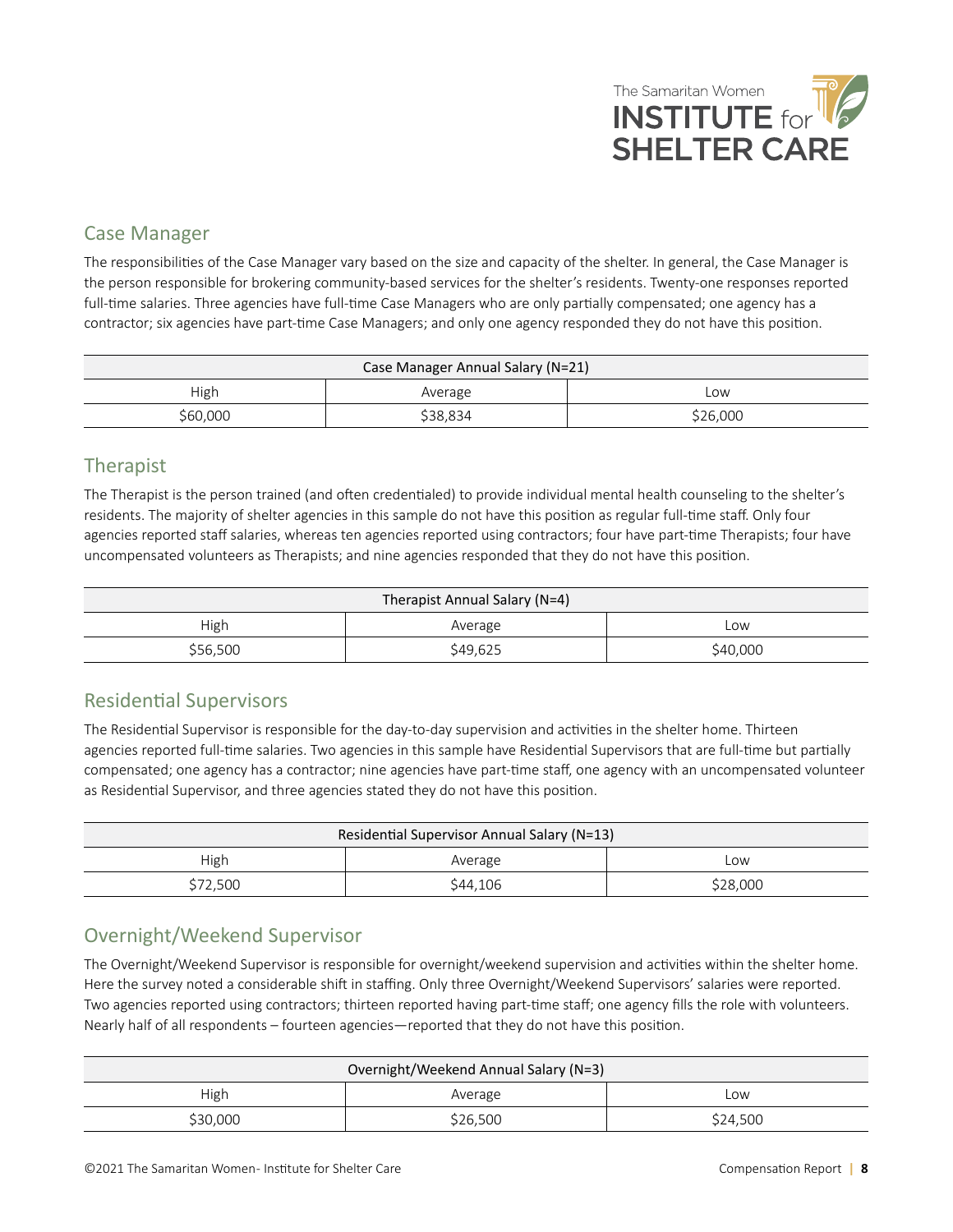

### <span id="page-8-0"></span>Volunteer Coordinator

Volunteer Coordinators build partnerships to engage people in the local community to support the agency's activities, mission, and vision. This may include collaboration with other programs, community outreach, and volunteer recruitment, training, and retention. In this sample there were five Volunteer Coordinators with full-time salaries; one who works full-time but partially compensated, two who work part-time, and seven who work as volunteers/uncompensated. There were sixteen agencies that do not have this position.

| Volunteer Coordinator Annual Salary (N=8) |          |         |
|-------------------------------------------|----------|---------|
| High                                      | Average  | Low     |
| \$50,000                                  | \$29,156 | \$8,000 |

### Office Manager/Administrator

Office Manager/Administrators provide clerical and often communications support to the agency. This survey reports on nine Office Managers/Administrators with full-time salaries. Other agencies reports: three who work full-time but are partially compensated, and five who work part-time and fourteen agencies that do not have this position.

| Office Manager/Administrator Annual Salary (N=9) |          |          |
|--------------------------------------------------|----------|----------|
| High                                             | Average  | Low      |
| \$52,000                                         | \$41,411 | \$30,000 |

### Position Funding Alternatives

It is not unusual in Christian missionary work for the individuals to be required to raise their own funds and given that there is a high percentage of trafficking shelters in the US that are faith-based, (126 out of the 212 according to the Institute's National Shelter Landscape map) we asked which positions, if any, were required to raise their own funds. Of this sample, two agencies mentioned that their interns had secured their own funds. Otherwise, there was only one agency that required the following positions to be self-funded: Job Apprenticeship Coordinator; Case Management; Leadership Team Coordinator; Aftercare Coordinator; Marketing & Public Outreach Coordinator.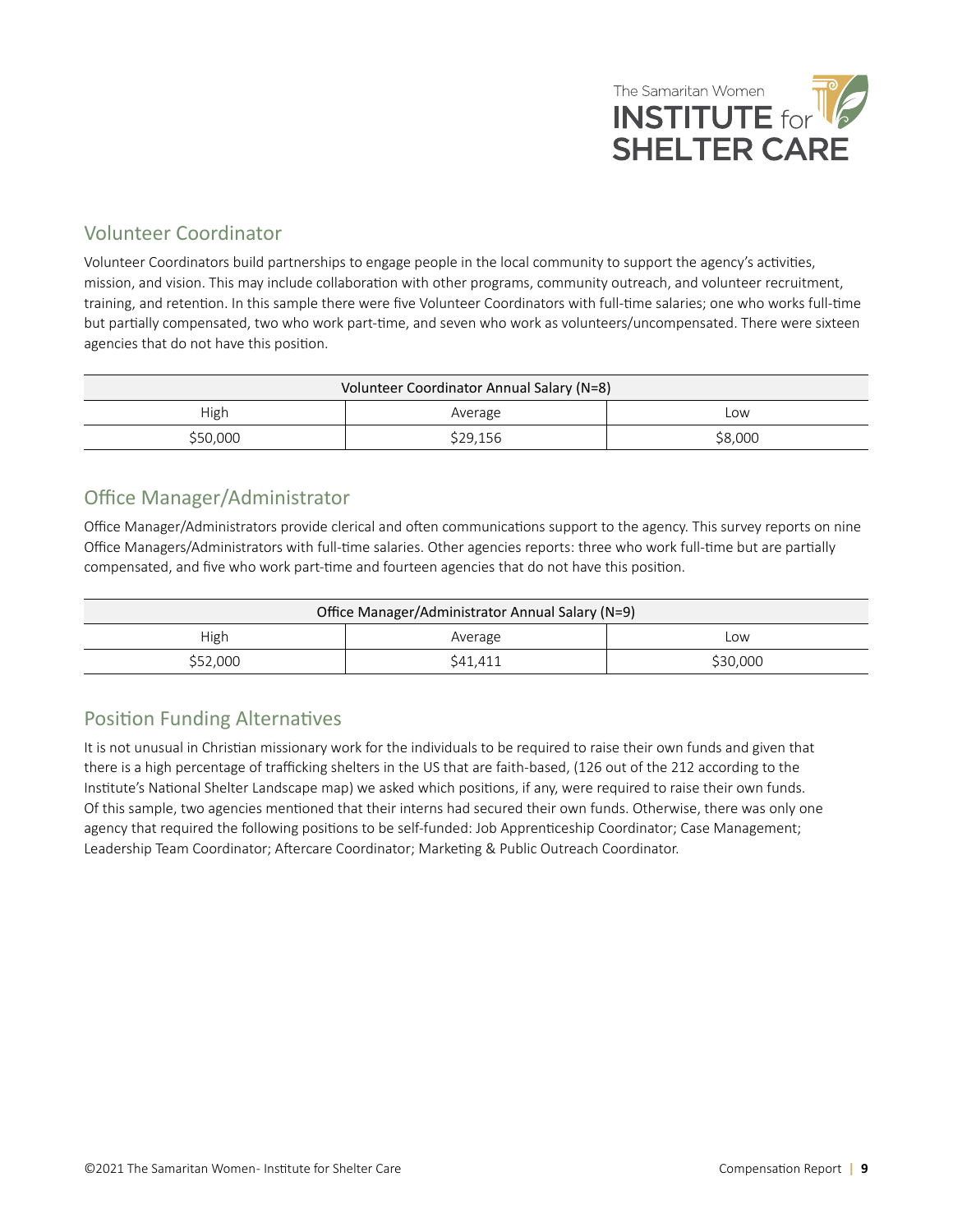

# <span id="page-9-0"></span>**BENEFITS**

The following benefits were mentioned most often as available to all full-time regular employees. Write-in entries included options for mental health counseling and paid time off, but primarily reiterated insurance as a common benefit.

| Benefit                              | Percentage offered |
|--------------------------------------|--------------------|
| Comp time                            | 56%                |
| Flex time                            | 45%                |
| Extended parental leave              | 30%                |
| Health insurance with employer match | 30%                |
| Dental insurance                     | 27%                |
| Telework options                     | 21%                |
| Vision insurance                     | 21%                |
| Education stipend                    | 18%                |
| Life insurance                       | 18%                |
| Disability insurance                 | 18%                |

Benefits offered to part-time employees differed significantly from full-time staff. The majority of agencies (48.5%) indicated that no benefits were offered to part-time staff. Of those that do offer benefits, the following were cited most often: comp. time (27%); flex time (27%); and health club membership (15%). Write-in entries for supplemental benefits included: sick leave, expense reimbursements, mental health services reimbursement, and staff housing. In terms of benefits unique to certain positions, the following comments were made:

- Mental health counseling for direct care staff
- 2-day sabbatical annually
- The Founder gets gas and car insurance
- Directors receive leadership coaching
- Staff access to a Christian counselor and certified life coach

Respondents also reported on the benefits their agencies would like to offer to employees if they had the funding to do so. Those desired benefits were:

| <b>Benefit</b>                          | Priority |
|-----------------------------------------|----------|
| 401k with employer match                | 47%      |
| Health insurance with employer match    | 47%      |
| Dental insurance                        | 38%      |
| Health insurance without employer match | 25%      |
| Education stipend/reimbursement         | 22%      |
| Life insurance                          | 22%      |
| Vision insurance                        | 22%      |
| Health savings plan                     | 19%      |